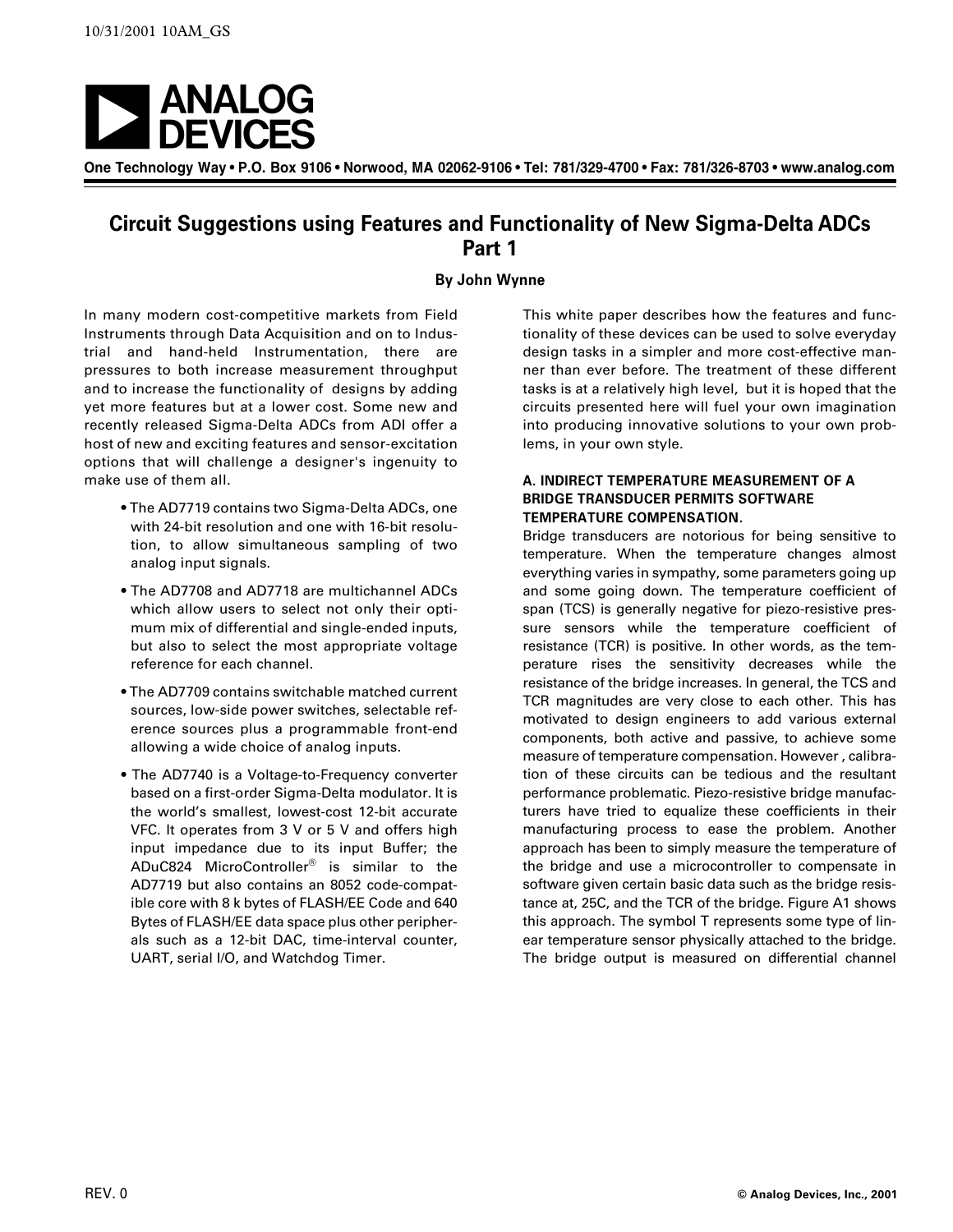AIN1 while the temperature sensor is measured on Channel AIN2. The bridge excitation current is determined by resistor R REF, voltage reference VREF, and op amp A1 in a standard circuit configuration to produce an excitation current equal to (VREF)/(R REF). This is a very effective approach but is hampered by concerns that the temperature measured may not be the real temperature of the bridge. For instance, placement of the temperature sensor vis-a-vis the mechanical attachment of the strain gauge will have a crucial bearing upon the accuracy of the reading. It would not be unusual to see errors of the order of a degree C or more in such situations. Whether this is important or not is a matter for the System Designer.



The idea presented here (and suggested by Reference A1) is the very simple one of measuring the temperature of the bridge by measuring the voltage developed across the bridge itself as a result of a known excitation current flowing through it. In Figure A2 three channels of the AD7708 are operated as pseudo-differential inputs, all with respect to AINCOM. When this input is tied to the midpoint of the bridge, it acts as a reference point from which to make all necessary measurements. The differential bridge output, seen between terminals OUT(+) and OUT(–), feeds directly into pseudo-differential channel AIN1/AINCOM of the AD7708. This can accept full scale signals as low as 20 mV.



The voltage across the bridge is computed from the results of two additional measurements: input channel AIN2 measures the voltage from the top of the bridge to its midpoint (AINCOM terminal) while input channel AIN3 measures the voltage from the midpoint (AINCOM terminal again) to the bottom of the bridge. The voltage across the bridge can then be computed and from that computation the temperature of the bridge itself can be computed. It is assumed that the resistance of the bridge is independent of the pressure being measured, at least to the extent that it is immaterial to the measured results.

For these three measurements the AD7708 uses differential reference input pair REFIN1(+)/REFIN1(–) to derive its absolute reference from the voltage developed across precision resistor R REF. This voltage includes any offset error voltages due to A1. A circuit similar to this has been previously published in EDN [Reference A2].

This idea can be further pursued by using the AD7719 which has two sigma-delta ADCs on the same silicon and permits simultaneous conversion of two signals. Figure A3 shows this circuit where the current source of Figure A2 has been removed, thereby somewhat increasing the excitation voltage to the bridge. The differential input of the main 24-bit channel, AIN1/AIN2, along with its differential reference inputs, REFIN1(+)/ REFIN1(–), measure the bridge output ratiometrically.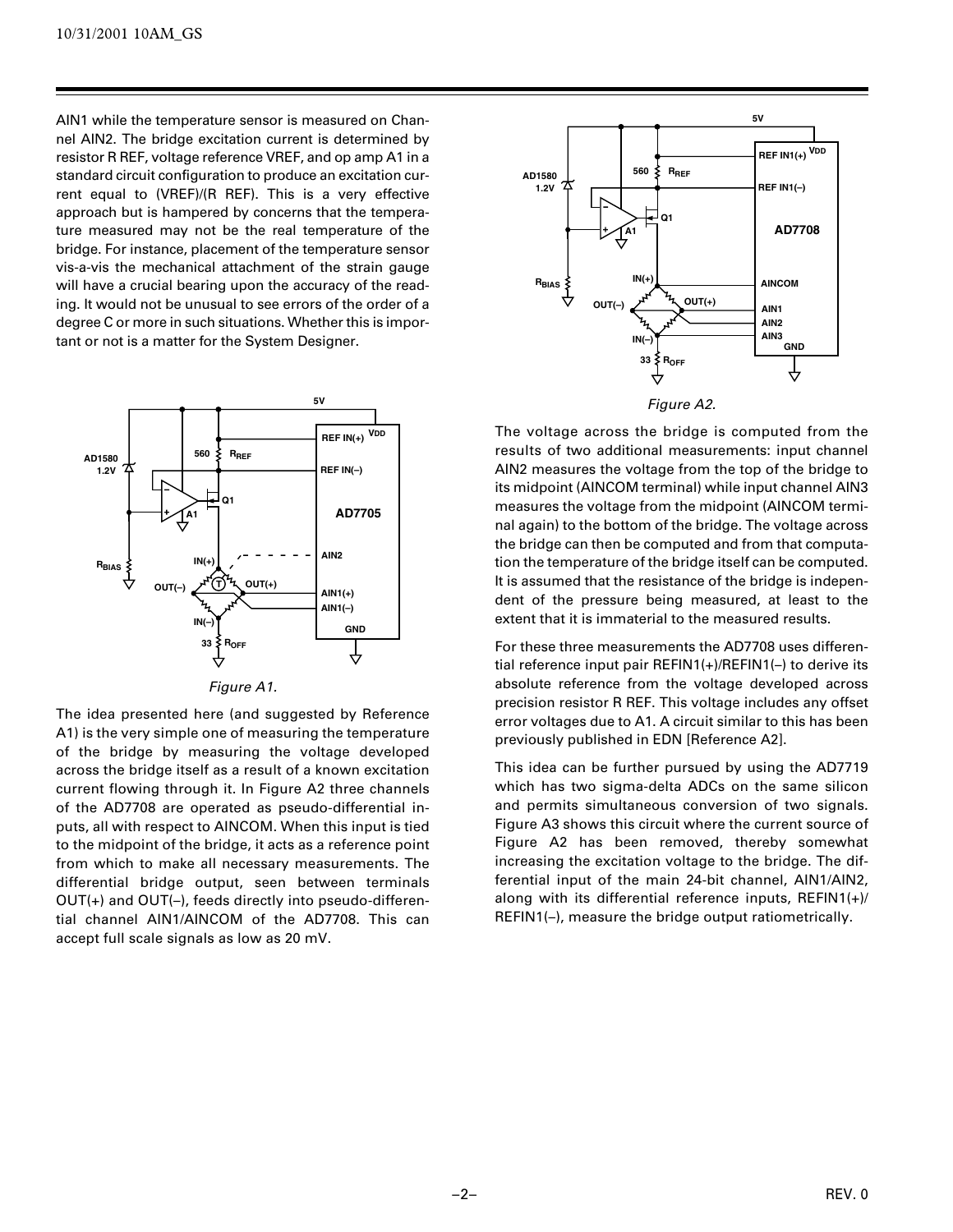

#### Figure A3.

The auxiliary channel allows this ratiometric measurement to be translated back into absolute terms. Two channels are multiplexed into this 16-bit auxiliary ADC: differential pair AIN5/AIN6 measure the voltage across the bridge with respect to the absolute reference on it's REFIN2 input while AIN3 measures the voltage across R SET to allow the absolute current through the bridge to be calculated, leading to the calculation of bridge resistance and hence bridge temperature.

Reference A1; "Temperature Compensating an Integrated Pressure Sensor" by Bruno Paillard, Sensors, January 1998, p36 – p48.

Reference A2; "Bridge-temperature measurement allows software compensation" by John Wynne, EDN, August 17, 2000, pgs. 127-128.

## **B. COMBINING ABSOLUTE AND RATIOMETRIC MEASUREMENT CAPABILITY WITH ONE ADC.**

The AD7708, AD7718 and soon-to-be-released AD7709 have two independent sets of differential reference inputs. This allows users of a multichannel ADC to mix and match the channels they want to operate ratiometrically and those they want to operate in an absolute fashion. Figure B1 shows a remote bridge output being measured ratiometrically on differential input pair AIN1/AIN2, while the single-ended output of the local servo pot is being measured by single-ended input AIN3 using an absolute 2.5 V reference on the second set of reference inputs. The remaining channels (AIN4 to AIN8) can be configured as differential or single-ended inputs and can be converted with either reference pair.



Figure B1.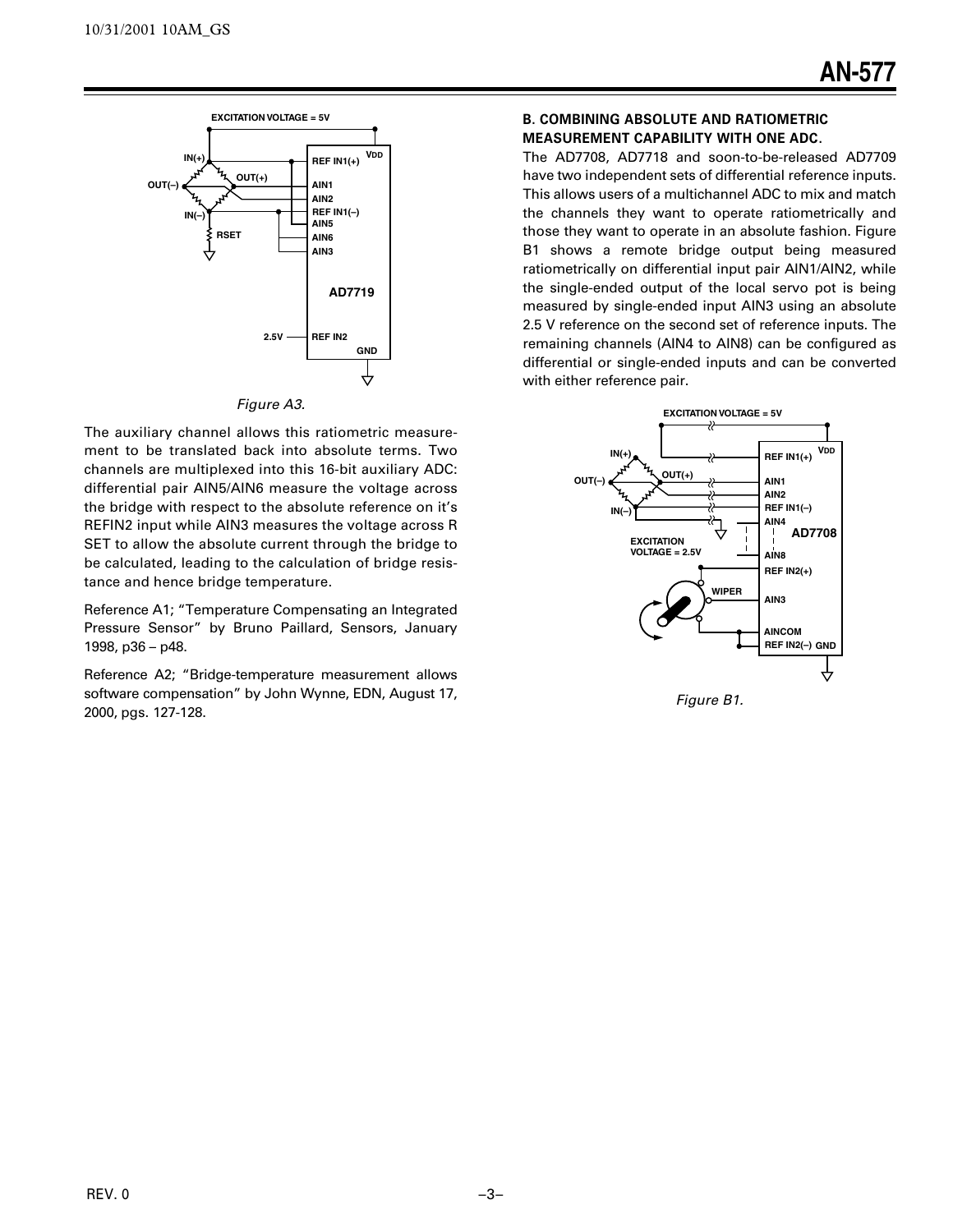Another example of mixing ratiometric and absolute measurements is shown in Figure B2 using the AD7709. This is a 16-bit ADC with a front-end 4-channel multiplexer. In addition it has two low-side power switches useful in power-sensitive applications to switch in and out sensors which may consume relatively heavy current. The example shows a bridge with its excitation being switched on and off as required via SW1/P1. If thermal settling of the bridge is an issue, then to allow for proper settling before taking a measurement. This is a ratiometric measurement with the reference pair, REFIN1(+)/REFIN1(–), across the entire bridge. Note that the IR drop across the SW1/P1 switch is eliminated by virtue of the differential reference input.



Figure B2.

A second sensor, a linear output hall-effect sensor such as the A3516 from Allegro\*, is shown connected to AIN3 and again is powered on and off as required by SW2/P2. Such a sensor typically produces an output signal of +/–2 V biased around VDD/2 in response to an applied magnetic field. Channel AIN3 can convert a unipolar or bipolar signal with respect to the voltage on AINCOM. By tying AINCOM to VDD/2, the full scale signal accepted by AIN3 is  $+/-$  REFIN(2)/2 or approximately  $+/-2.5$  V biased around VDD/2, which is what's needed. Again note that any IR drops in SW2 are eliminated by virtue of the differential reference pair, REFIN2(+)/REFIN2(–). This is important since these types of sensors can take 10 mA of current introducing 10 mV of error for every 1  $\Omega$  of switch resistance.

# **C. MINIMIZE POWER DISSIPATION WHEN MEASURING Pt100S.**

Multiplexing any number of 3-wire RTDs to a measurement system is straightforward and error-free only if the multiplexer error voltages, produced by the RTD excitation current flowing through the multiplexers' on-channel resistance, are avoided. The circuit shown here demonstrates how any number of 3-wire Pt100s, the most popular form of RTD, can be monitored without the introduction of additional errors. Since the RTDs are considered local to the measurement system, the additional error sources of ohmic drops along the long wires is ignored.

\*Allegro Microsystems, Worcester, MA, www.allegromicro.com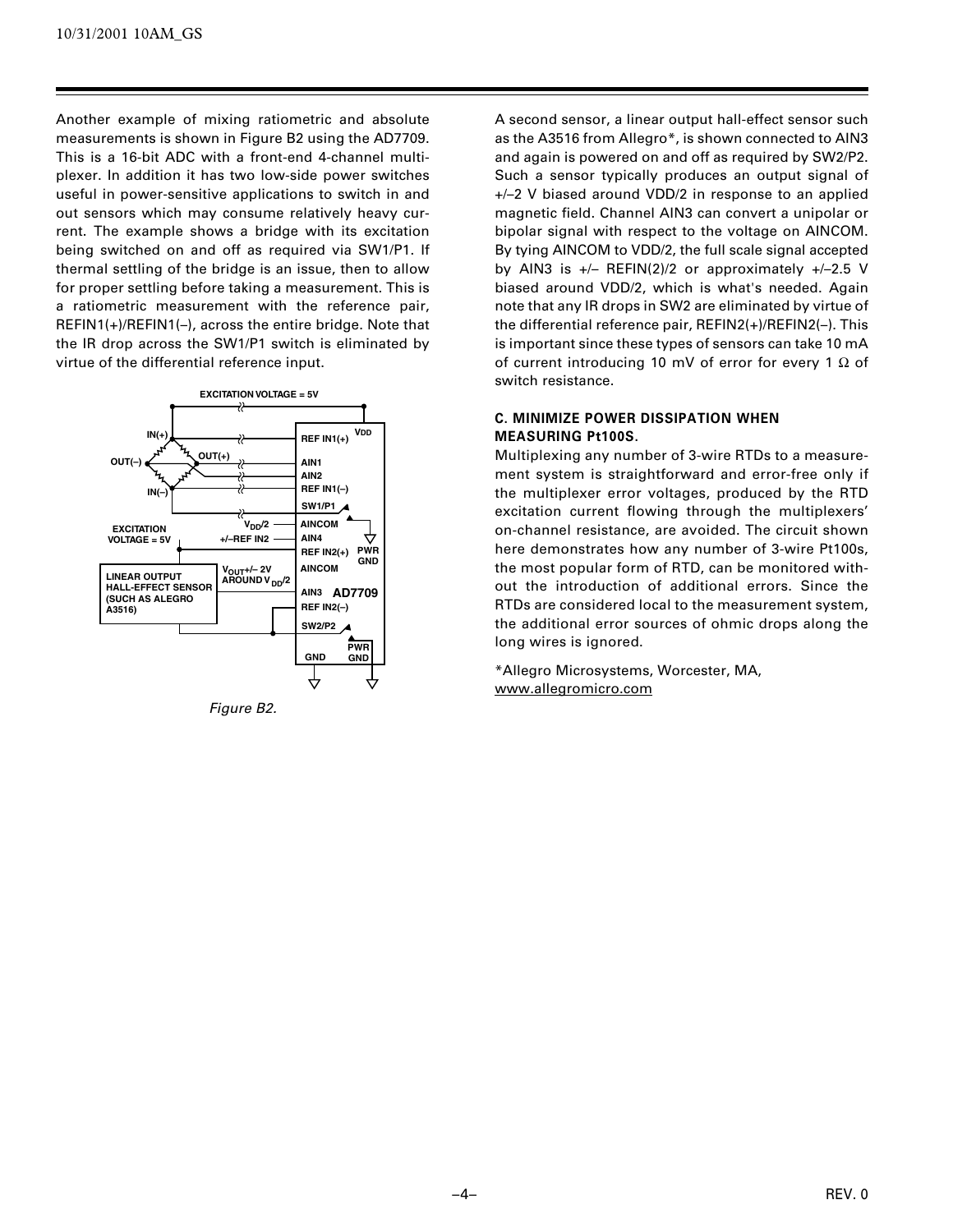Figure C1 shows 3 Pt100s being multiplexed into differential input AIN1/AIN2, one of two differential channels on the AD7709. This ADC has two low-side power switches that can be used to power-down the current excitation when no measurements are being made. Each Pt100 to be measured has associated with it two switches in a differential 4-channel multiplexer such as the ADG709. For instance, S1A and S1B are associated with RTD#1, S2A and S2B are associated with RTD#2, etc. The two switches associated with a particular RTD are either both open or both closed at any one time. Only one RTD can be measured at a time. The multiplexer control lines are not shown in the figure below to simplify the diagram.



### Figure C1.

To measure RTD#1, switches S1A and S1B are closed and low-side power switch SW1/P1 is also closed. This allows the loop around op amp A1 to close by setting up a precision excitation current, IEXC, to flow through RTD#1, switch S1A, and the reference resistor R REF. For a Pt100, this current might be of the order of 5-10mA. To avoid seeing ohmic losses across S1A, the ADC uses S1B to monitor the RTD voltage directly across the RTD. It is important that no current flows through this monitoring switch. Consequently a requirement of the measuring ADC is that it has a buffered differential input, presenting a very high input impedance. The AD7709 has this buffer.

The input reference pair assigned to the RTD measurement is REFIN1(+)/REFIN1(–) and the reference voltage is the product of IEXC and R REF. Note that any IR drops across the low-side SW1/P1 power switch are eliminated by virtue of the differential reference input. As mentioned before in relation to hall effect sensors, a differential reference is important since these Pt100s can take 10 mA of current introducing 10 mV of error for every 1  $\Omega$  of switch resistance.

This is a ratiometric measurement since the value of the Pt100 excitation current depends not just on the precision 2.5 V reference (an ADR421 is very suitable here) applied to the noninverting input of A1, but also on the value of R REF, VOS of op amp A1, switch on-resistance of the ADG709, plus the on-resistance of SW1/P1. If it is necessary to transfer the readings to an absolute basis, then the second differential input channel and the second set of differential reference inputs can be used. The precision 2.5 V reference, used to set up the excitation current, is also applied directly to REFIN2(+)/REFIN2(–) while the second differential input AIN3/AIN4 measures the reference voltage for the first channel. This gives an absolute reading of what the reference voltage is for the first channel, allowing the RTD readings to be transferred to an absolute basis.

# **D. ELIMINATE THERMOELECTRIC EMFS IN LOW-RESISTANCE MEASUREMENTS.**

When two metallic conductors made of different materials are joined together in a loop and one of the junctions is at a higher temperature than the other, then an electric current will flow through the loop. The magnitude of this current is dependent upon the type of metals involved and the temperature differential of the junctions. When such a loop is opened, a voltage a thermoelectric voltage will appear across the open ends. Again, this is dependent upon the type of metals involved and the temperature differential of the junctions.

When trying to measure very small signals or low impedances it is very possible to get errors in the readings due to thermal emfs. A standard way that DMM manufacturers have of dealing with such problems is to initially take one reading, reverse the excitation carefully, and then take a second reading. Averaging the two readings will eliminate the thermoelectric emfs from the final result. [Reference D1]

Figure D1 shows the AD7719 measuring a low-value resistor,  $R_{LOW}$ . Also shown are two thermoelectric emfs, EMF1 and EMF2, representing summations of all the thermoelectric emfs encountered on the way out and on the way back between the ADC and the resistor. These would normally cause an error if a single measurement were taken of  $R_{LOW}$ . However each of the AD7719's two current sources, IEXC1 and IEXC2, can be programmed to appear at either of the package pins, IOUT1 and IOUT2. This allows the excitation current to be reversed through the low-value resistor thereby allowing two measurements to be taken and the effects of EMF1 and EMF2 to be eliminated.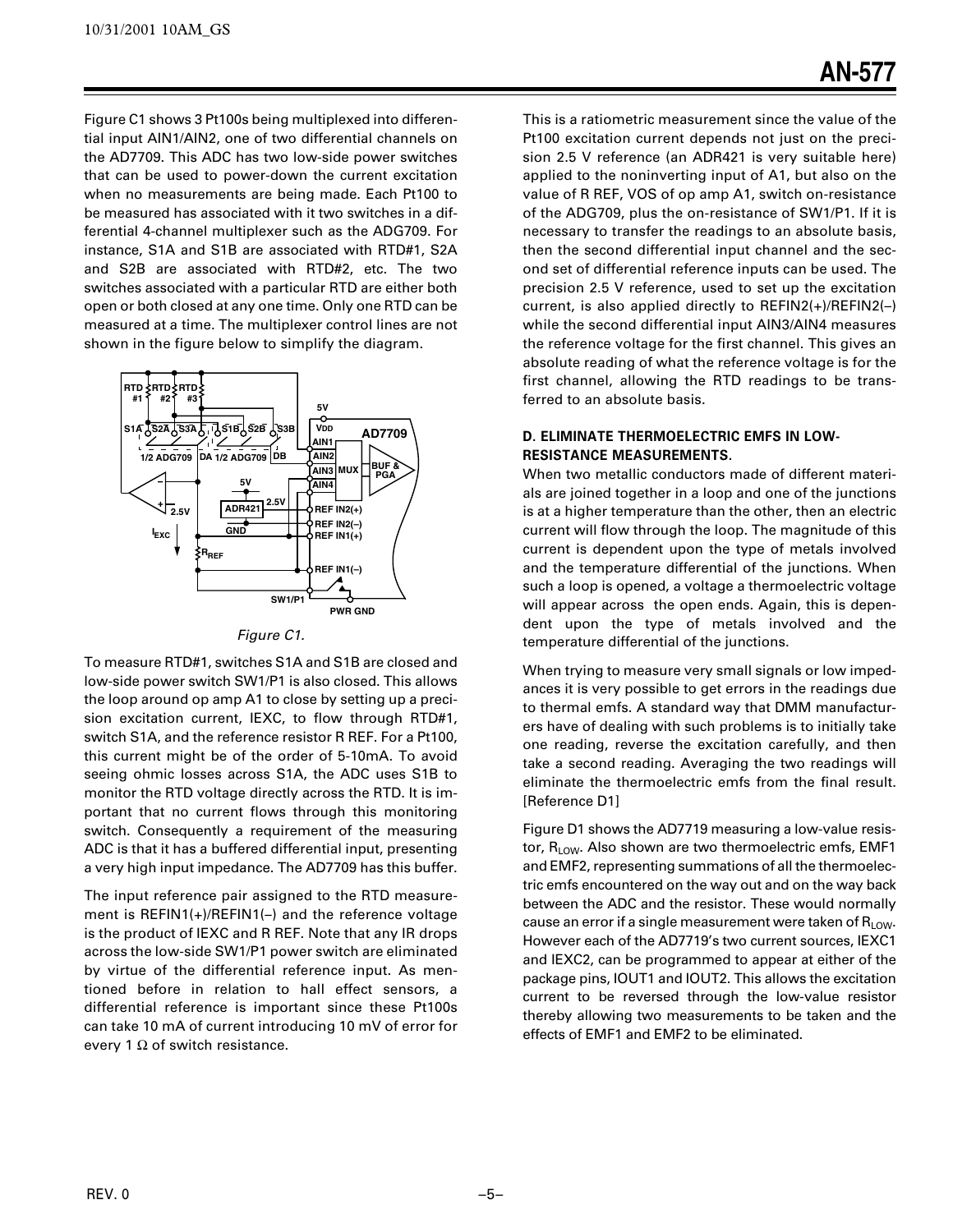

Figure D1.

In order to increase the excitation and thereby increase the measurement sensitivity, the two internal 200 µA excitation currents are programmed to appear in parallel. Thus a single 400 µA current source is used as an excitation current, IEXC, in this application.

Transistors Q1 and Q2 steer the excitation current through the reference resistor,  $R_{REF}$ , to ensure the same polarity reference voltage is always generated, regardless of excitation current direction. These transistors are driven in antiphase by Port pins P1 and P2 of the AD7719 (not shown in the diagram).

The current flow in each phase of a measurement is shown in Figures D2 and D3. During Phase 1 the excitation flows out of IOUT1 through  $R_{LOW}$  and through  $R_{REF}$ via Q2, to AGND. During Phase 2 the excitation currents flows out of IOUT2 through  $R_{LOW}$  and through  $R_{REF}$  via Q1, to AGND.



Figure D2.



Figure D3.

During Phase 1:

$$
V\text{ Diff(Phase1)} = V\text{ (AIN1)} - V\text{ (AIN2)}
$$

 $= V_{EME1} + V_{EME2} + (I EXC)(R_{LOW})$ 

Current sources are now switched during Phase 2:

V Diff(Phase2) = V (AIN1) - V (AIN2)  $= V<sub>EMF1</sub> + V<sub>EMF2</sub> - (I EXC)(R<sub>LOW</sub>)$ 

The two measurements are now combined in software to cancel thermoelectric EMFs:

V Diff = [V Diff(Phase1) – V Diff(Phase2)]/2 = (I EXC)(RLOW)

Finally this ratiometric measurement is turned into an absolute one. This is achieved by configuring two more of the AD7719 analog inputs, AIN3 and AIN4, as a second differential input into the main 24-bit ADC channel and driving them with an absolute voltage reference such as an ADR421. Taking a reading of this known voltage but with an "unknown" reference allows a design engineer to infer the unknown reference value and hence the absolute value of V Diff on AIN1/AIN2.

Reference D1; "Low Level Measurements", Keithley, 5<sup>th</sup> Edition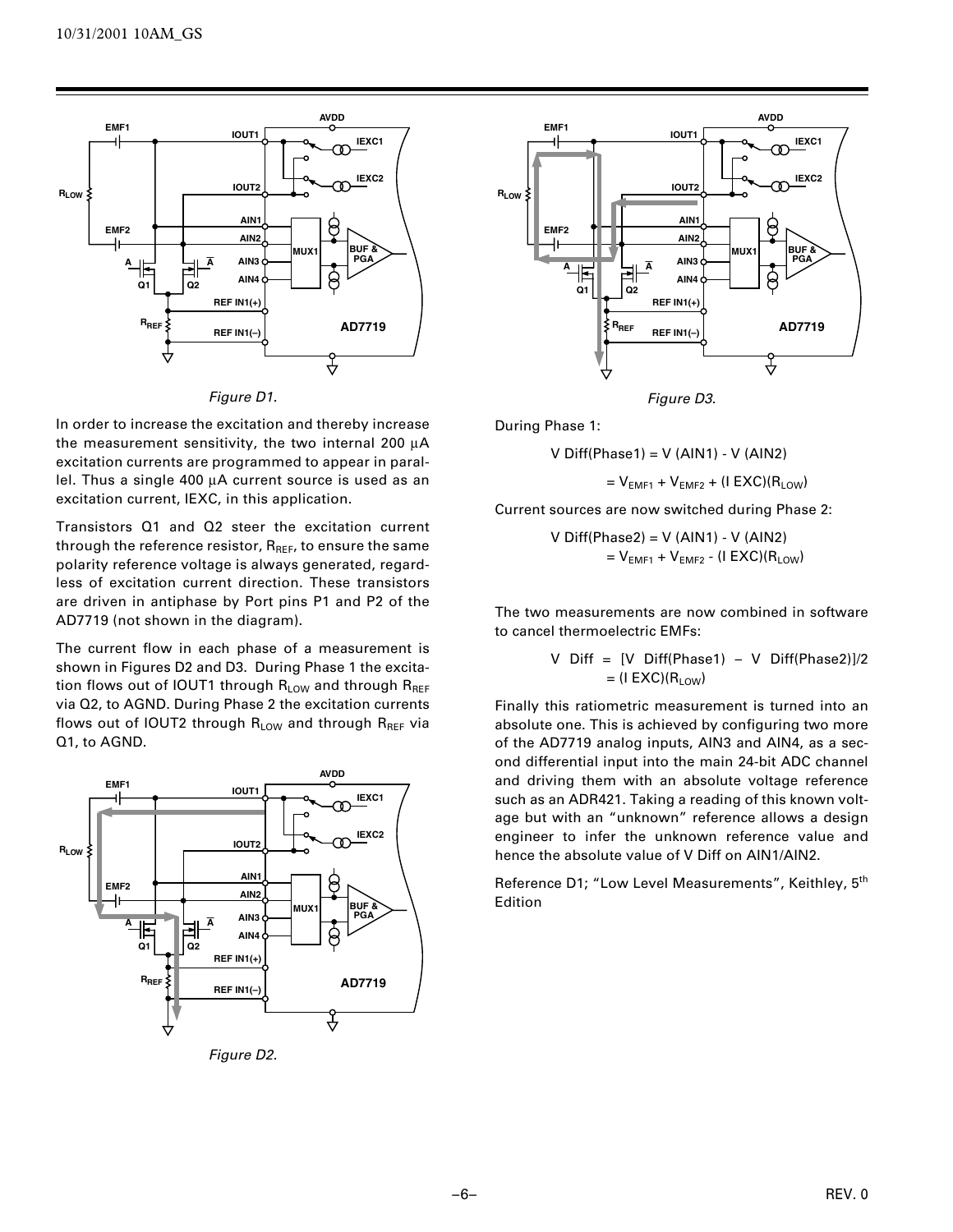# **E. FOR TEC APPLICATIONS, IMPLEMENT YOUR OWN MIX OF ANALOG INPUT AND OUTPUT CHANNELS.**

In modern Thermoelectric Cooler (TEC) applications found especially in the optical communications industry —numerous A/D and D/A channels are required to measure and control laser diode parameters like temperature, current, set limits, and flags. Low-cost string DACs such as the AD5304/AD5314/AD5324 family of quad 8-, 10- and 12-Bit Resolution DACs are very popular for these duties. Nevertheless, sometimes one or two particular tasks require more resolution than these DACs offer. Consequently, designers are forced to specify a generally more expensive DAC to meet this high resolution requirement. This can be accoplished by scaling the outputs of two DACs and subsequently summing them together to produce a composite higher-resolution DAC output.

To ensure the circuit is operating as intended , i.e, (the correct code was loaded to the correct DAC?), the composite output voltage should be monitored by an ADC with even higher resolution than the composite DAC. If the ADC being used in this TEC application is a multichannel high-resolution ADC and you've got at least one spare ADC channel is available, then this channel can be used to monitor the composite output voltage.

The AD7708 shown in Figure E1 is operating in its 10-channel mode and uses a single set of differential reference inputs, REFIN1(+)/REFIN1(-), for all 10 channels. Channel AIN1 is dedicated to the composite output voltage while the other nine channels could either be used as ADC channels or some of them could be dedicated to monitoring other composite DAC outputs. Thus it is possible to tailor a system to meet most requirements.

In Figure E1 the DAC A and DAC B channels of the quad 10-bit resolution DAC, the AD5314, are summed together to produce  $V_{\text{OUT}}$ 1. Scaling resistors R1 and R2 have a 15:1 ratio to provide a composite LSB size of 1/15 the normal 10-bit LSB size.

With R1 = 15R2, the output voltage is expressed as

 $V_{\text{OUT}}$ 1 = ( $V_{\text{OUT}}$ A/16) + (15. $V_{\text{OUT}}$ B/16)  $V_{\text{OUT}}$ 1 = VREF[(D<sub>A</sub>/16) + (15D<sub>B</sub>/16)]

where  $D_A$  and  $D_B$  are fractional representations of the digital words in DAC registers A and B, respectively  $(0<|E|)$  =  $D_A$  = 1023/1024, 0 =  $D_B$  =  $(1023/1024)$ .

A reference voltage of 2.048 V is generated by the ADR290 and feeds both the AD5314 DAC and AD7708 ADC. All components work off of 3 V including the lownoise, low-offset drift op amp AD8851.

DAC B is the Most Significant (MS) or dominant DAC with an effective composite LSB size of 1.875 mV, while DAC A is the Least Significant (LS) DAC and has an effective composite LSB size of 125 µV. The composite DAC thus has an LSB size equivalent to a 14-bit resolution DAC. Under these conditions the AD7708 will deliver an exact picture of the composite output voltage level with a resolution of 30  $\mu$ V. Choosing different R1/R2 scaling will produce a different composite output voltage. Note as a general rule that all single-supply DACs have reduced current-sink capability at output voltages near 0 V. Thus, it is recommended that the very lowest DAC codes be avoided.



Figure E1.